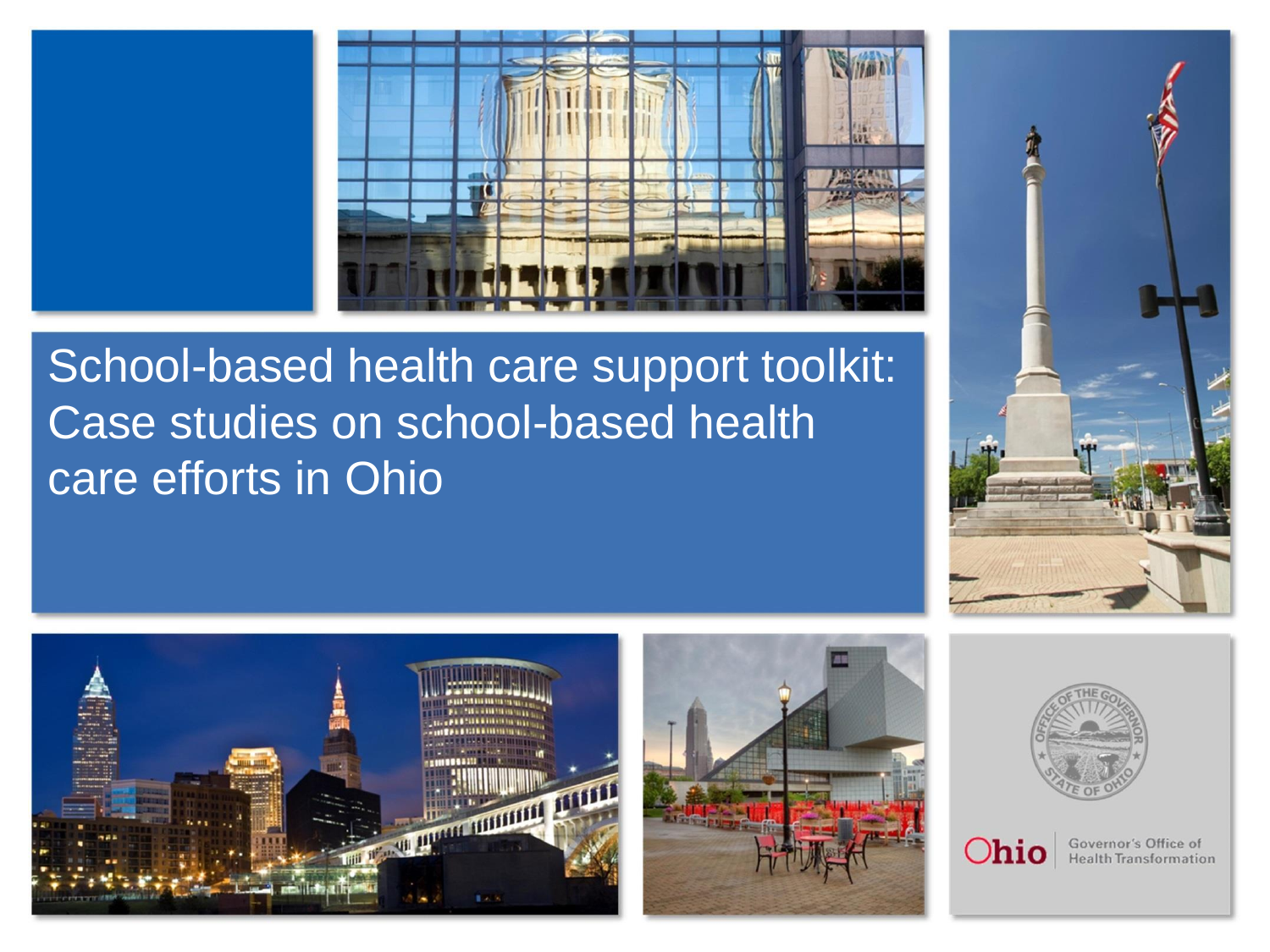## Case study 1





#### **Alexander Local Statistics**

**Enrollment:** 1493 across 2 schools (elementary and high school) **County:** Athens – Designated Health Professional Shortage Area for both mental and dental health

| <b>Model</b><br>description                                                |                                   | Primary care provided in dedicated clinic<br>built adjoining school and mental health<br>services provided in retrofitted school space<br>Outside provider staff - NP, nurse,<br>phlebotomists; 5 counselors; children's<br>services professionals; outreach personnel<br>School health staff - 1 RN, 1 ODE<br>educational aide, 3 counselors and 1 school<br>psychologist<br>Met early with local providers and let them | How did you<br>make SBHC<br>financially<br>sustainable?          | School side<br>District pledged funding for which they<br>found matching support<br>Chief startup cost was building primary<br>care facility; mental health center had no<br>cost – school is the clinic<br>Ongoing they charge rent to the provider<br>and have no costs (utilities and care<br>provider staff salaries paid by provider)<br>Provider side         |
|----------------------------------------------------------------------------|-----------------------------------|---------------------------------------------------------------------------------------------------------------------------------------------------------------------------------------------------------------------------------------------------------------------------------------------------------------------------------------------------------------------------------------------------------------------------|------------------------------------------------------------------|---------------------------------------------------------------------------------------------------------------------------------------------------------------------------------------------------------------------------------------------------------------------------------------------------------------------------------------------------------------------|
| <b>How have</b><br>you created a<br>partnership<br>with care<br>providers? | ×.<br>$\mathcal{M}_{\mathcal{A}}$ | know we wanted to bring them a steady<br>source of new patients - note: look for<br>provider that takes various payment forms<br>Began with one mental health professional<br>and grew from there<br>Original primary care provider relationship<br>served students off-campus - more difficult<br>model to coordinate<br>Did not bring on SBHC-dedicated additional<br>staff (and still has not due to cost restraints)  | <b>What have</b><br>been the<br>results?<br>Any other<br>advice? | School opened up to the community so<br>provider could build necessary volume<br>Decreased rate of disciplinary referrals,<br>reduced absenteeism, reduced number of<br>students in restrictive classrooms, increased<br>graduation rates<br>Embrace care providers and make them part of<br>staff – assimilates them with school community<br>and increases buy-in |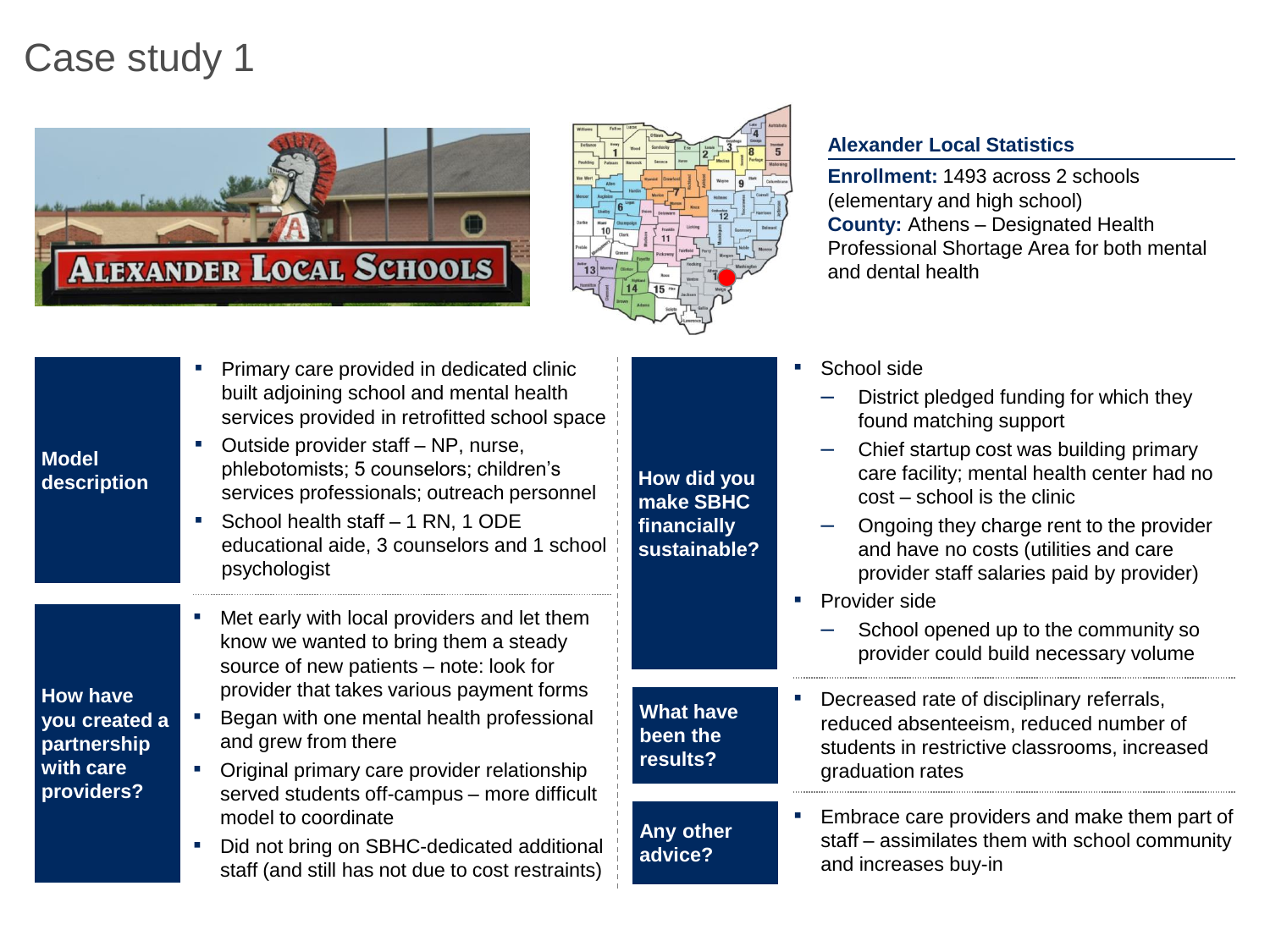## Case study 2





#### **• Primary care and mental health services** provided in retrofitted campus space ▪ Outside provider staff – 1 NP, 2 nurses, 1 mental health professional, 1 receptionist ■ School health staff – 8 school counselors, 9 School Nurses, 2 school psychologists, 5 PT/OTs, 6 social workers in district ■ Mobile dental van visits quarterly **How did you make SBHC financially sustainable?**

**Any other advice?**

**.** Immediately built MOU with provider to organize where different responsibilities lie

■ Heavily publicized the center opening – made sure the community was very aware

**How have you created a partnership with care providers?**

**Model description**

- Offers primary care (much of which was to help students get sports physicals), mental health screenings and part-time dental – got rid of dental due to lack of volume
- School health providers roles enhanced they can ensure more students get needed support

**Lima City Statistics**

**Enrollment:** 3719 across 9 schools (8 elementary or middle and 1 high school – health center is in the high school) **County:** Allen – Designated Health Professional Shortage Area for both mental and dental health

- School side
	- School leases space to provider group free of charge
	- Required almost no upfront funding because space already existed
- Provider side
	- Retrofitted school space (~1200 sq ft) at manageable cost – added a few sinks
	- Treats students, teachers and student families – not open to general community (did not need the extra volume and concern about security)
	- Primary care sees ~7 people and mental health sees ~3 daily on average
- **What have been the results?** Decreased rate of students screening positive for different health issues
	- Improved teacher attendance

Make sure outside care providers show up at all school events – helps build family buy-in and makes it easier to gather formal consents